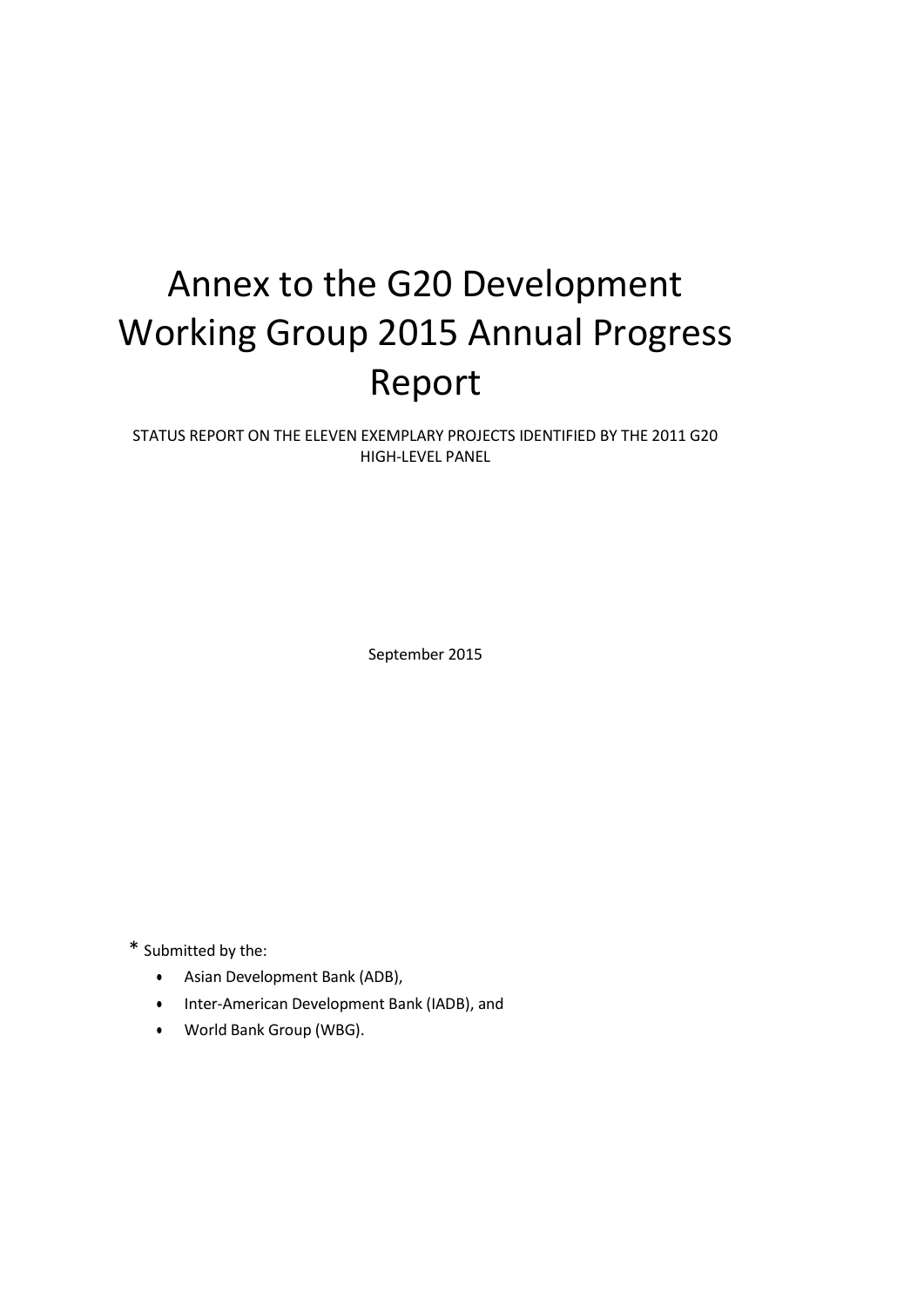# **1. West Africa Power Pool (WAPP) - Côte d'Ivoire, Sierra Leone, Liberia, and Guinea Power System Redevelopment Project<sup>1</sup>**

#### **i. Cost estimate and MDBs involved**

The WAPP-CLSG project is part of the WAPP program and has an estimated cost of US\$1.4 billion. Phase 1 of the CLSG project, currently under preparation, has a cost of US\$500 million.

Partners involved include the AfDB, EIB, KfW and WBG. Governments of the four participating countries are also contributing to the financing of the project.

#### **ii. Project description**

The 15 member states<sup>2</sup> of the Economic Community of West African States (ECOWAS) occupy some five million square kilometers and are currently home to about 250 million people. Half of the present population lives in poverty, with per capita income barely above US\$300 per year. Despite the region's large energy endowment, the per capita consumption of electricity is amongst the lowest in the world, with approximately 171 kWh per person per year in 2010. Faced with this power system expansion challenge, ECOWAS Member States adopted an ECOWAS Energy Policy in 1982 and put in place the West African Power Pool (WAPP) in 1999 – a cooperative power pooling mechanism for integrating national power system operations into a unified regional electricity market – with the expectation that this mechanism will, over the medium to long term, assure their citizens a stable and reliable electricity supply at affordable cost.<sup>3</sup>

As a "flagship infrastructure project" of the New Partnership for African Development (NEPAD), $<sup>4</sup>$  the WAPP aims to facilitate the balanced development of the diverse energy</sup> resources of the ECOWAS Member States for their collective economic benefit, through long-term energy sector co-operation, unimpeded energy transit and increasing crossborder electricity trade. To this end, the WAPP has been helping countries in the ECOWAS region develop regional priority projects. These priority projects are identified through a regional Masterplan, which is regularly updated, and subsequently endorsed in WAPP fora. The Masterplan was most recently updated in December 2011.

One of these priority projects is the WAPP-CLSG Regional Transmission Line Project, which benefits Côte d'Ivoire, Liberia, Sierra Leone and Guinea. The project involves the construction of 1349 km of 225 kV double circuit overhead transmission line5

 $\overline{\phantom{a}}$ 

<sup>&</sup>lt;sup>1</sup> 2015 update provided by the WBG.

<sup>&</sup>lt;sup>2</sup> Benin, Burkina Faso, Cape Verde, Côte d'Ivoire, The Gambia, Ghana, Guinea, Guinea Bissau, Liberia, Mali, Niger, Nigeria, Senegal, Sierra Leone, and Togo.

<sup>3</sup> ECOWAS/ CEDEAO (2006). 29th Session of the Authority of Heads of State and Government. Decision A/Dec. 18/01/06 Adopting the Articles of Agreement Relating to the Establishment and functioning of the West African Power Pool, Niamey, 12 January 2006; and Decision A/Dec.20/01/06 Granting the Status of a Specialized Institution of ECOWAS to the WAPP Organization, Niamey, 12 January 2006.

<sup>4</sup> NEPAD was established to implement an integrated socio-economic development framework for Africa, and was formally adopted at the 37th Summit of the Organisation for African Unity in July 2001.

<sup>5</sup> Phase 1 will finance the installation of the first circuit, and Phase 2 will finance the second circuit.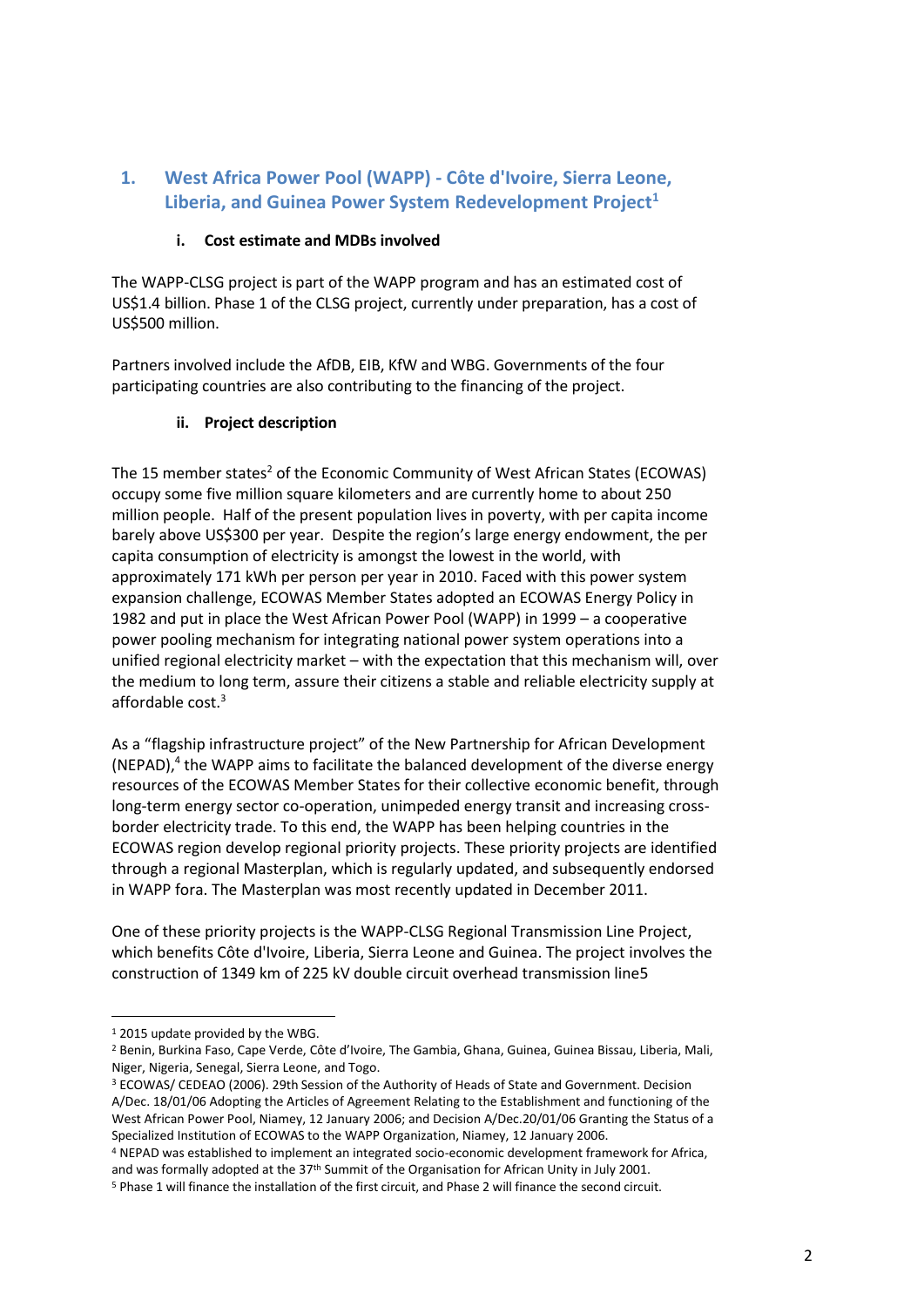connecting Côte d'Ivoire, Liberia, Sierra Leone, and Guinea. The transmission line will consist of approximately 130 km in Côte d'Ivoire, 115 km in Guinea, 600 km in Liberia and 560 km in Sierra Leone. The transmission line capacity will be 150 MW after Phase 1, and 290 MW after Phase 2, once the second circuit is installed. The route will pass through the sites of future hydraulic plants (Yiben and Bikongor in Sierra Leone; Mano and Mt. Coffee in Liberia; and Souapiti in Guinea). In order to electrify rural areas, 225 33 kV substations will be connected to the line, which is also equipped with energized shield wire. Construction will commence in 2016 and commissioning is scheduled for 2018.

The total cost of the Phase 1 project is estimated at approximately US\$500 million, and it is being co-financed by the World Bank, the AfDB, the EIB, and KfW, in addition to the contributions of the four participating countries. The WBG has provided a credit of US\$144.5 million for the construction of the lines and the institutional development of the regional transmission company responsible for project implementation, TRANSCO-CLSG, and also provided a grant of US\$31.5 million to the WAPP for strengthening of WAPP integration and the development of hydroelectricity generation projects. AFDB is providing financing of US\$133.08 million, EIB US\$105.18 million and KfW US\$40.8 million, and the four governments US\$20.8 million.

No shortfall is envisaged at present for Phase 1 of the CLSG project, but resources are yet to be mobilized for the subsequent phases (US\$900 million).

#### **iii. Project update**

The West Africa Power Pool (WAPP) enjoys priority status with the AU, and the CLSG is a key sub-project. All beneficiary countries are committed and have signed the associated project Protocol, the International Treaty has been signed by the four Heads of State and ratified by the four Parliaments, and financing have been approved by the four financiers. The WAPP secretariat is implementing the activities to strengthen the WAPP integration under a \$31.5 million IDA grant, and TRANSCO CLSG, the regional transmission company owned in equal parts by the electricity utilities of the four countries, has been created, staffed and is now fully functional and operating, as the project implementation unit for the construction of the CLSG Line. Headquarters of TRANSCO are located in Abidjan and currently

TRANSCO is in the process of opening local offices in the other three participating countries. The four governments have already provided the funds needed for the financing of the Resettlement Action Plan, and procurement for the construction of the lines has started and the bidding process is expected to be launched.

TRANSCO is also working closely with the four national utilities and their respective authorities to finalize the first purchase power agreement between Côte d'Ivoire as seller and the three other countries as buyers. This first power purchase agreement will also be important for the long term sustainability of the CLSG project, since the transmission company TRANSCO will be expected to be self-financed with the proceeds from the transmission fees for electricity exchanges, once the line starts operations.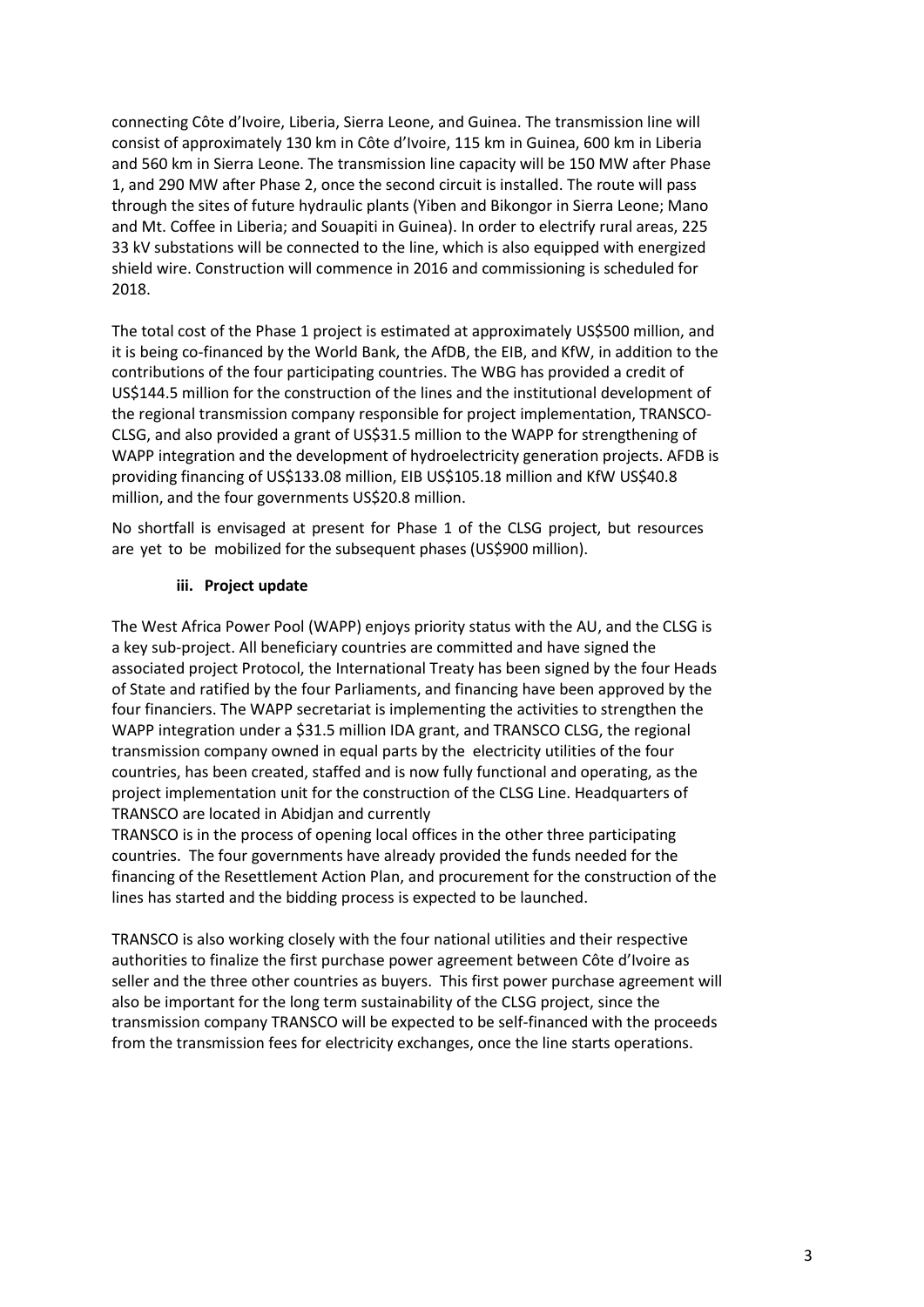# **2. Ethiopia and Kenya Power Systems Interconnection<sup>6</sup>**

#### **i. Cost estimate and MDBs involved**

At present, the project cost estimate is about US\$1.1 billion and it is fully financed.

The development partners include AfDB, the AFD and the World Bank.

#### **ii. Project description**

The 1,000 km interconnector, with a transfer capacity of 2,000 MW, would integrate Ethiopia into the East Africa Power Pool (EAPP), comprising Burundi, Kenya, Rwanda, Tanzania and Uganda), serving a combined population of 100 million.

The project's development objective is to promote power trade and regional integration, contribute to the EAPP countries' social and economic development, and reduce poverty in the concerned countries. The project aims at exporting power from Ethiopia to Kenya initially, and then later to other countries in the region. This will result in an improved supply of electricity in Kenya and other EAPP countries in the long run.

#### **iii. Project update**

The World Bank's Board approved the project in July 2012. AfDB approved it in December 2012 and AFD in June 2013. Implementation continues to advance, with the project's implementing entities, Kenya Electricity Transmission Company Ltd. and Ethiopian Electric Power, having formed a Joint Project Coordination Unit and each having established a national Project Implementation Team.

Procurement of contractors has recently been completed for the High Voltage Direct Current overhead transmission line (financed by AfDB and AFD) and is nearing completion for the converter stations at each end of the line (financed by the World Bank).

The earliest commissioning date for the interconnector is end-2018.

<sup>6</sup> 2015 update provided by the WBG.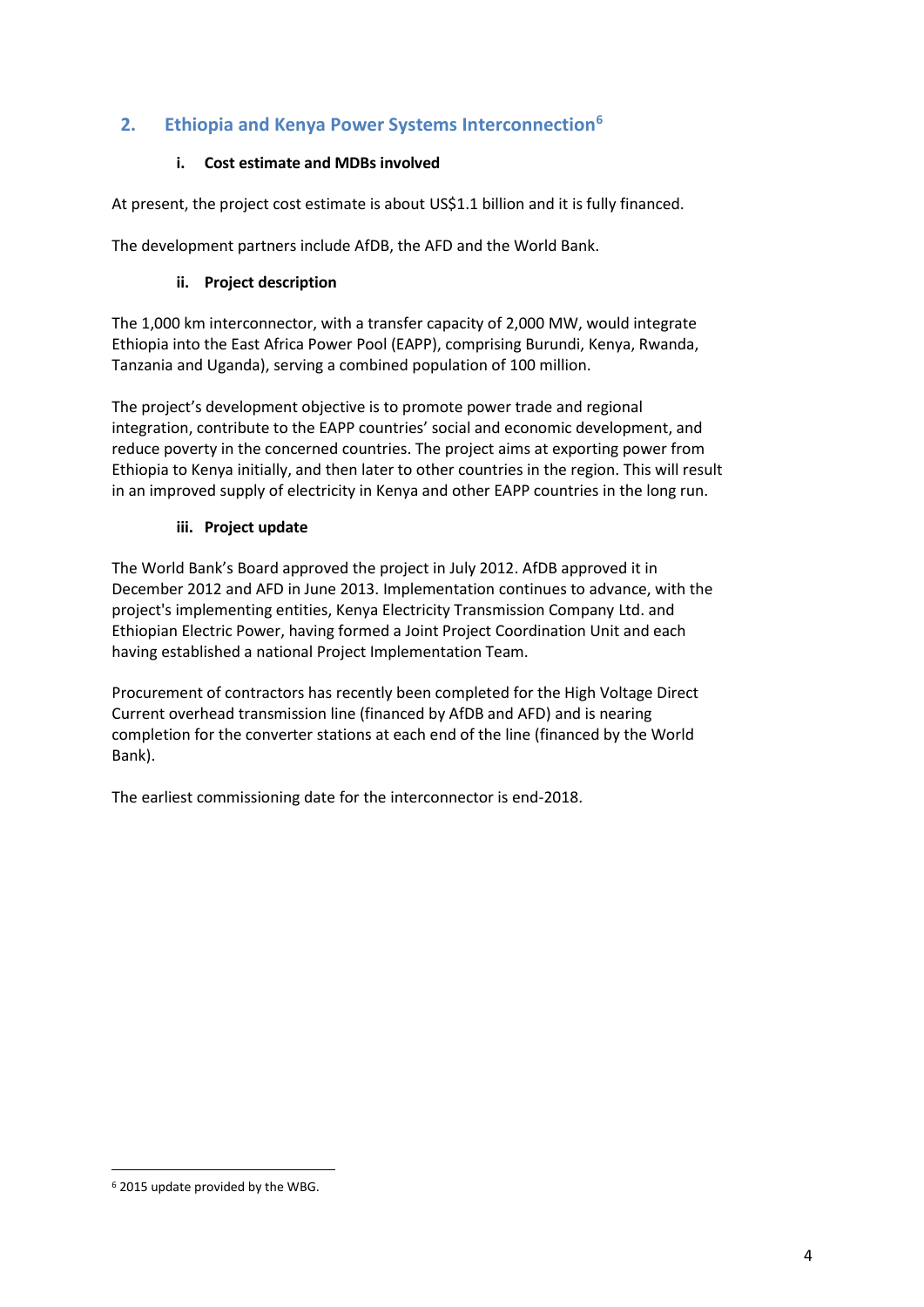## **3. Inga Hydropower<sup>7</sup>**

#### **i. Cost estimate and MDBs involved**

The next phase of the development of the Inga site, Phase 3 Low Head (Basse Chute in French), is estimated to cost US\$10 billion, which excludes financing costs.

Interested multilateral and bilateral donors include the WBG, EIB, AfDB, KFW and AFD.

#### **ii. Project description**

The Inga site represents an estimated potential capacity of 40,000 MW. The World Bank Group, together with partners (including AfDB, EIB, and KfW) has been supporting the rehabilitation of existing Inga infrastructure<sup>8</sup> to boost generation output and upgrade transmission and distribution networks.

An AfDB-financed feasibility study, finalized in October 2013, recommended the development of the Inga site in phases, to match the demand growth in DRC and other African countries and phased investments over time. The feasibility study provides a good overview of technical, institutional, and financial options but needs to be complemented by more in-depth project preparatory studies on geological/geotechnical, sedimentation/hydraulic and environmental/social aspects, as well as on transmission lines.

Inga 3 Basse Chute (BC) is the next phase of the Inga site development, with 4,800 MW installed capacity. The Inga 3 BC development consists of a diversion of part of the water of the Congo River into the Bundi tributary and a dam across the Bundi valley. It will not require the construction of a dam on the Congo River itself.

The Government of DRC (GoDRC) has decided to develop Inga 3 BC as a Public Private Partnership (PPP). The Government of DRC initiated a competitive process to select a private concessionaire in 2010. The process is ongoing and three consortia are prequalified; they will be allowed to reconfigure to adapt to changes in the scope of the project.

#### **iii. Project update**

The World Bank and the AfDB have approved financing for a Technical Assistance (TA) project to support the GoDRC to implement its vision for Inga 3 BC development. AfDB financing for the TA project was approved in November 2013. IDA financing was approved in March 2014. The TA project provides assistance to the Government for : (i) the establishment of the Inga Development Authority as a world-class autonomous institution; (ii) the provision of advice to refine the PPP structuring, select the private concessionaire, and negotiate the Power Purchase Agreements with the Republic of South Africa, the mining industry in Katanga and the national electricity utility; and (iii) the preparation of technical, economic, environmental and social assessments according to international best practices.

Rounds of meetings have been held with IFIs, the GoDRC and their advisors to define

<sup>7</sup> 2015 update provided by the WBG.

<sup>8</sup> Inga 1 and Inga 2 were built in the 1970's and 1980's with 1,800 MW installed capacity, only 50% of which is available.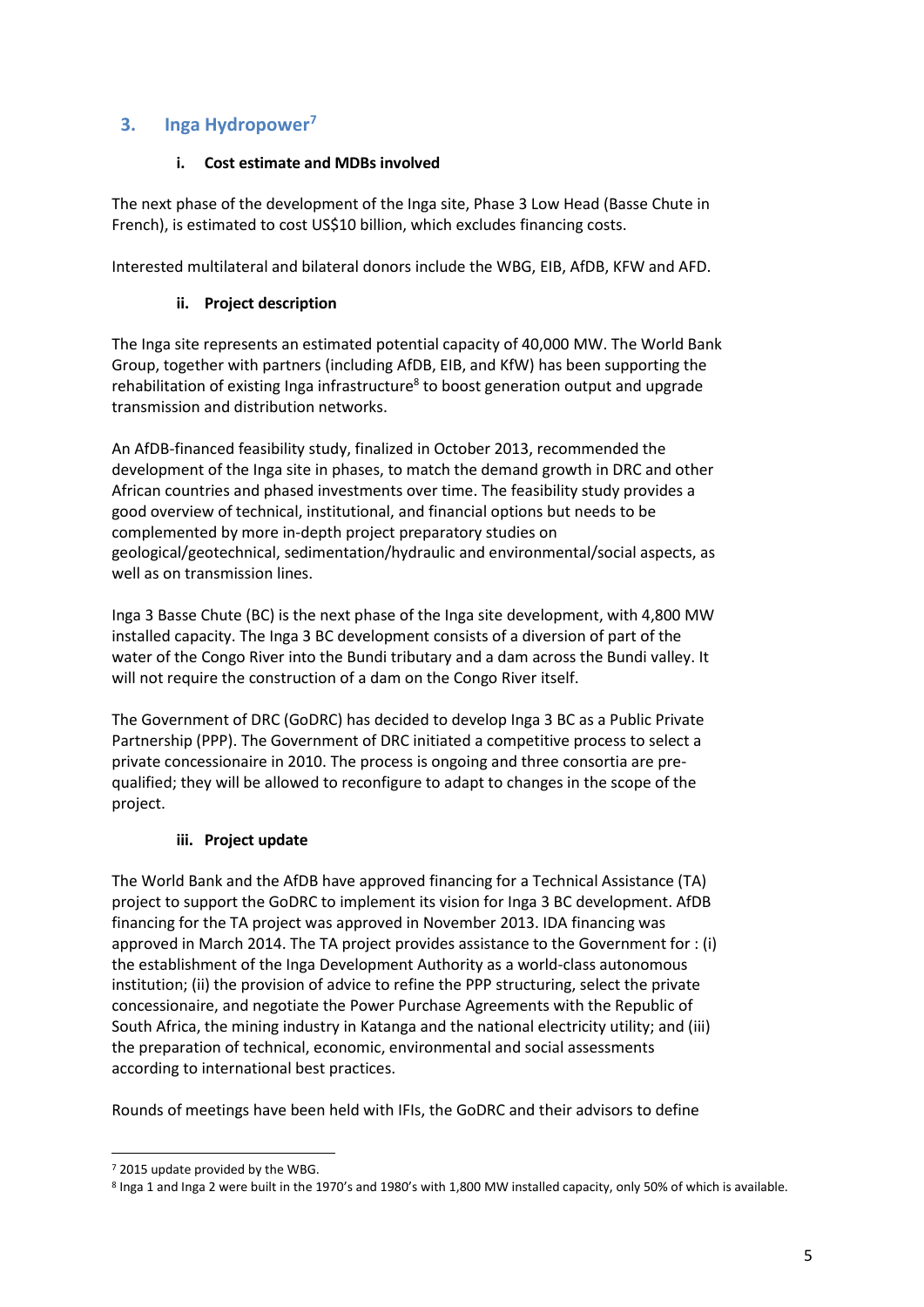Inga 3 BC structuring and the concessionaire selection process in order to protect the Government's interests in controlling Inga future developments while ensuring bankability for private lenders. Complementary environmental, social, and technical studies are being launched. Institutional governance arrangements of the independent Inga authority (ADEPI) have been established and a law on Inga is under preparation. The law will formally establish ADEPI.

The Request for Proposals for the Inga 3 BC concessionaire will be launched in early 2016. In order to ensure bidders will bid a firm price, and so that the GoDRC's interests are preserved, a number of issues need to be clarified before finalizing the selection of a concessionaire: (i) minimum power allocation to public grid; (ii) arrangements to protect public interest in future Inga phases; (ii) tax regime; (iv) engineering, environmental, and social standards; (v) selection criteria; and (vi) use of public (concessional) financing.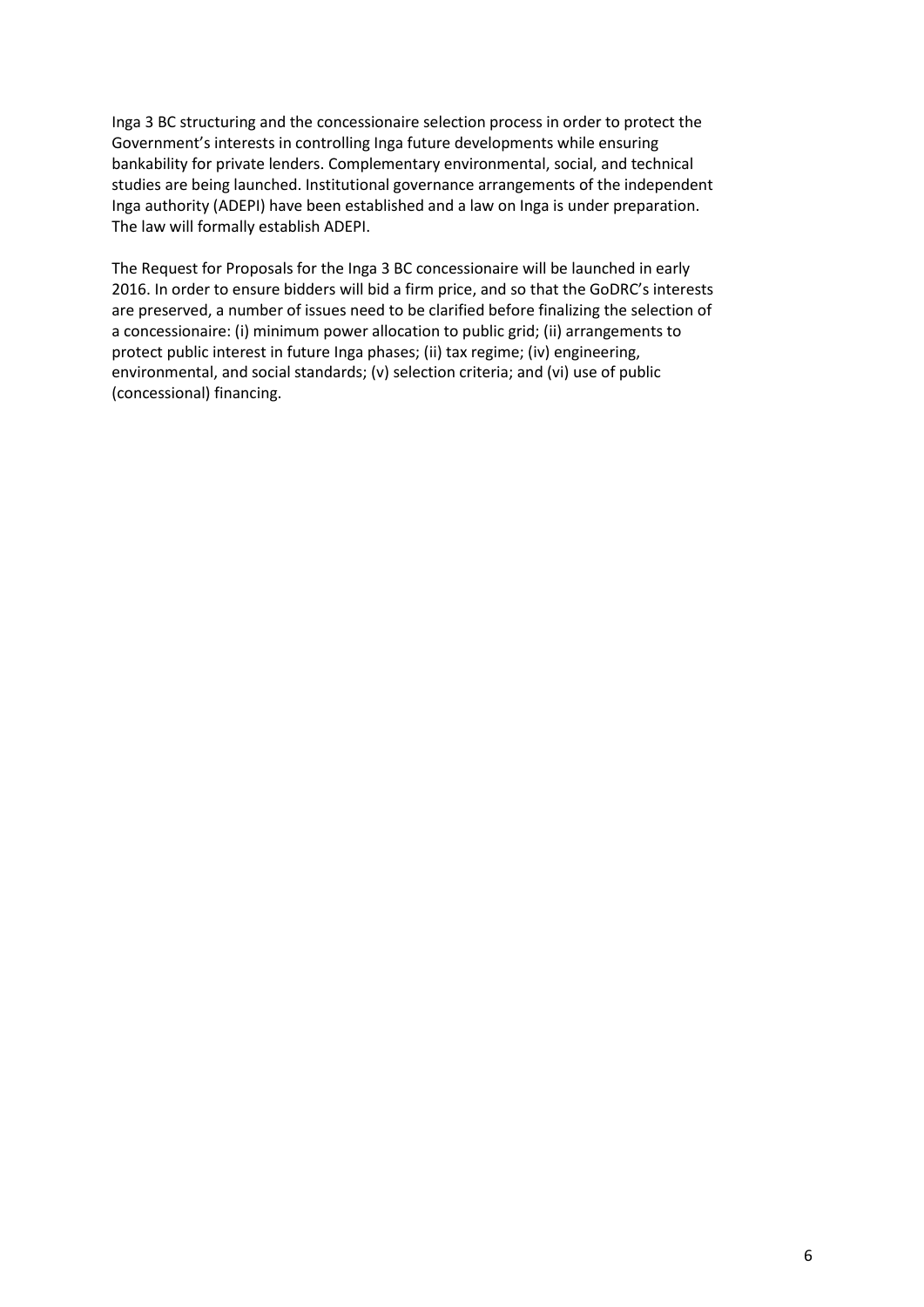# **4. North-South Corridor (NSC)<sup>9</sup>**

#### **i. Cost estimate and MDBs involved**

The current cost is estimated to about US\$1.2 billion, following discussions at the High Level Financing Conference in Lusaka held in April 2009.

Partners involved includes the AfDB, DFID, JICA, the EU, the World Bank Group, and other bilateral donors.

#### **ii. Project description**

The project aims to improve the state of physical transport infrastructure (roads, rail, border posts, ports), as well as the regulatory environment for trade facilitation (by simplifying and reducing cross-border clearance procedures, harmonizing transit and transport regulations, and simplifying administrative requirements, etc.) along southern Africa's key trading arteries.

The 3,900 km North-South Corridor (NSC) actually comprises two distinct sub-corridors: (i) the northern part of the NSC (known as the Dar es Salaam / TAZARA corridor) extends for 1,860 km from port of Dar es Salaam in Tanzania to Kapiri Mposhi in Zambia, of which 904 km is in Zambia and 970 km is in Tanzania, with branches to Malawi, Northern Mozambique, and the DRC; and (ii) the southern half of the NSC extends from Durban heading straight north to the DRC, via Botswana, Zimbabwe, and Zambia.

The corridor connects five landlocked countries (Botswana, Malawi, Zambia, Zimbabwe, and southeastern DRC) – with a total population of 40 million people. In addition, it is linked with Mozambique, Tanzania and South Africa as gateway to external markets through seaports. The smooth functioning of the corridor involves close coordination of infrastructure investments and trade facilitation among the eight countries involved.

#### **iii. Project update**

JICA and AfDB approved, at the end of 2011, funding of US\$260m for the Kazungula Bridge Project on the corridor and at the border between two participating countries, Botswana and Zambia. Construction is scheduled for completion in 2018. Dialogue is also ongoing with other institutions (e.g. DBSA) and governments on developing scope and similar partnerships for future projects to boost the efficiency of the corridor, which is being championed by the South African President, as part of the Presidential Infrastructure Champion Initiative.

The World Bank approved funding for the first two phases of the regional Southern Africa Trade and Transport Facilitation Program (SATTFP): in May 2013 an IDA credit of US\$210m to Tanzania and IDA grant of US\$3m to the Dar es Salaam Corridor Committee, and in April 2015 a US\$69m IDA credit to Malawi. The SATTFP includes a sequential improvement in the physical, institutional and social infrastructure in participating countries along the NSC, and the strengthening of the management of the corridor. Phase 1 is financing rehabilitation of the 138 km Mafinga-Igawa road section of the corridor in Tanzania and establishment of a One-Stop Border Post at Songwe-

<sup>&</sup>lt;sup>9</sup> 2015 update provided by the WBG.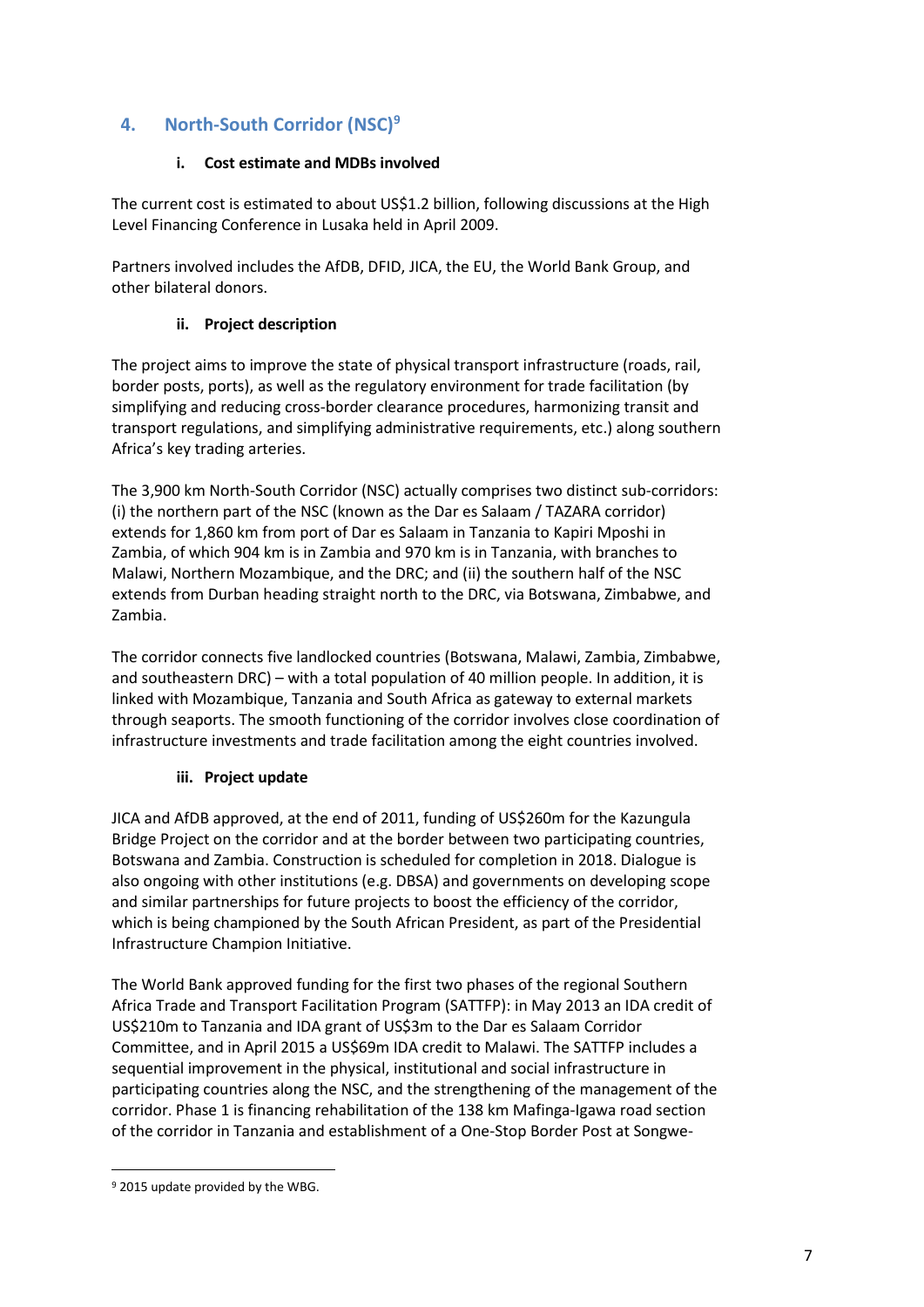Kasumulu. Phase 2 will rehabilitate the Karonga–Songwe road portion of the corridor in Malawi and modernize border post facilities on the border with Tanzania (at Songwe) and with Mozambique (at Dedza, Mwanza, and Muloza). Phase 3 of the program is expected to cover Mozambique or Zambia, subject to readiness in each country to join the program. Mozambique has issued a formal request to join the program, however, as of March 2015, none of the other countries have formally confirmed their desire to join at this stage.

Options for further developments are being sought among financiers, including the option of private sector participation (concession) in light of the significant investment needs and the need for high volume and trade traffic to justify the investment.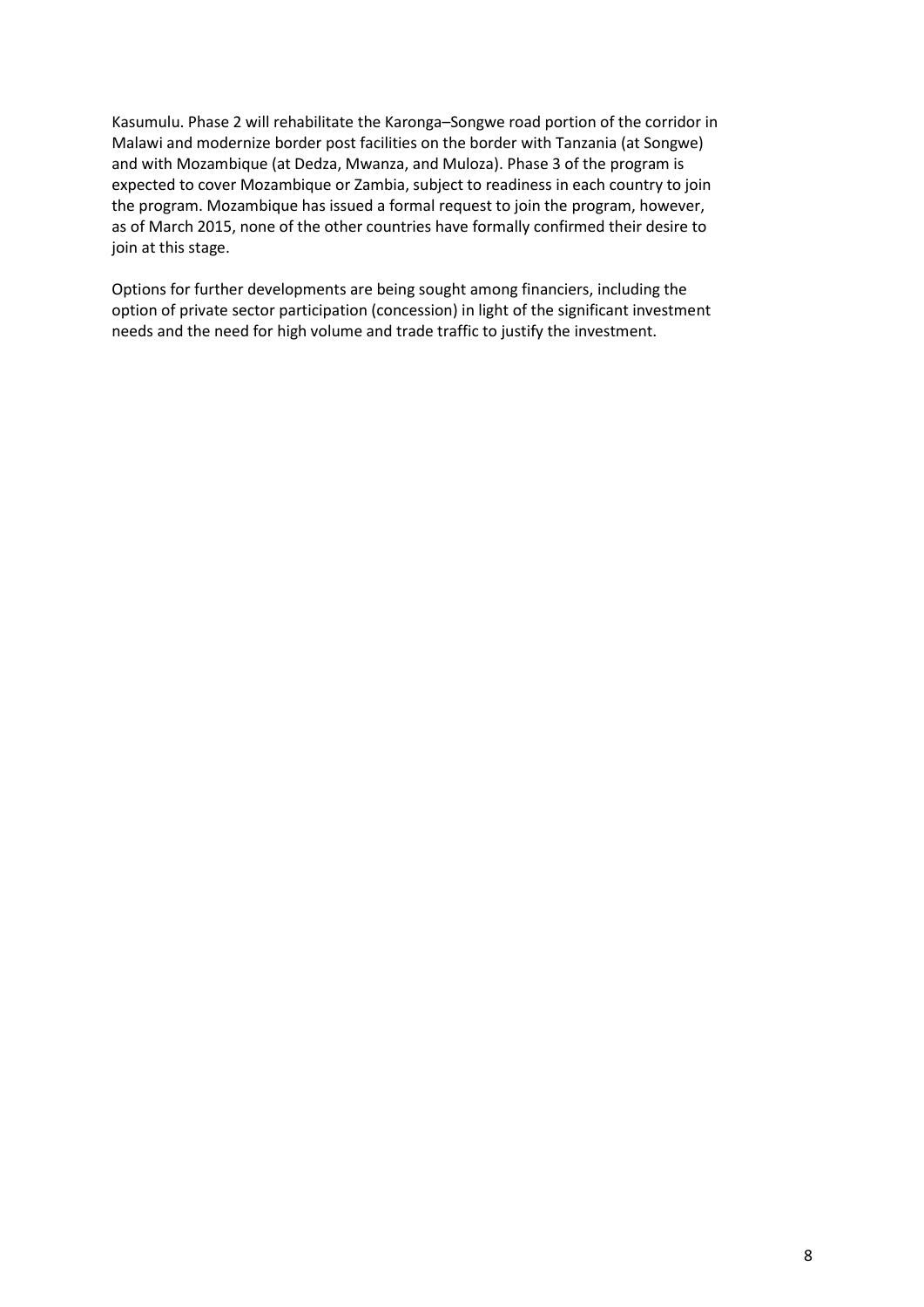## **5. Isaka-Kigali-Musongati Railway<sup>10</sup>**

#### **i. Cost estimate and MDBs involved**

Total construction costs are estimated at US\$5.5 billion.

Known partners at this stage include the AfDB and, in a related initiative, the WBG.

#### **ii. Project description**

The project involves the extension of the existing 970 km Tanzanian railway line from Dar es Salaam to Isaka onwards for a further 494 km from Isaka on to Kigali in Rwanda. There are also plans to add a spur from Keza in Tanzania to Musongati in Burundi (197 km).

The project will complete the rail network from the port of Dar es Salaam to the landlocked capitals of Rwanda, and potentially also Burundi. The link will go through the Inland Clearing Depot or dry port at Isaka in central Tanzania, which was designed to speed-up the delivery of transit goods to Rwanda and Burundi.

#### **iii. Project update**

The AfDB has provided funding for feasibility studies for the conversion of the Dar es Salaam – Isaka line to standard gauge, and for the construction of a new standard gauge line from Isaka to Kigali and Musongati, and these studies have now been completed.

The project was presented to prospective donors and investors at the Central Corridor Presidential Roundtable Forum held in Dar es Salaam in March 2015. The presidents of Tanzania, Uganda, Rwanda and Burundi attended the Forum, along with the Minister of Transport from the Democratic Republic of the Congo, plus various industry representatives.

In a related project, the WBG is providing US\$300 million for the Tanzania Intermodal and Rail Development Project, which supports the rehabilitation of the existing Dar es Salaam – Isaka narrow gauge line.

<sup>10 2015</sup> update provided by the WBG.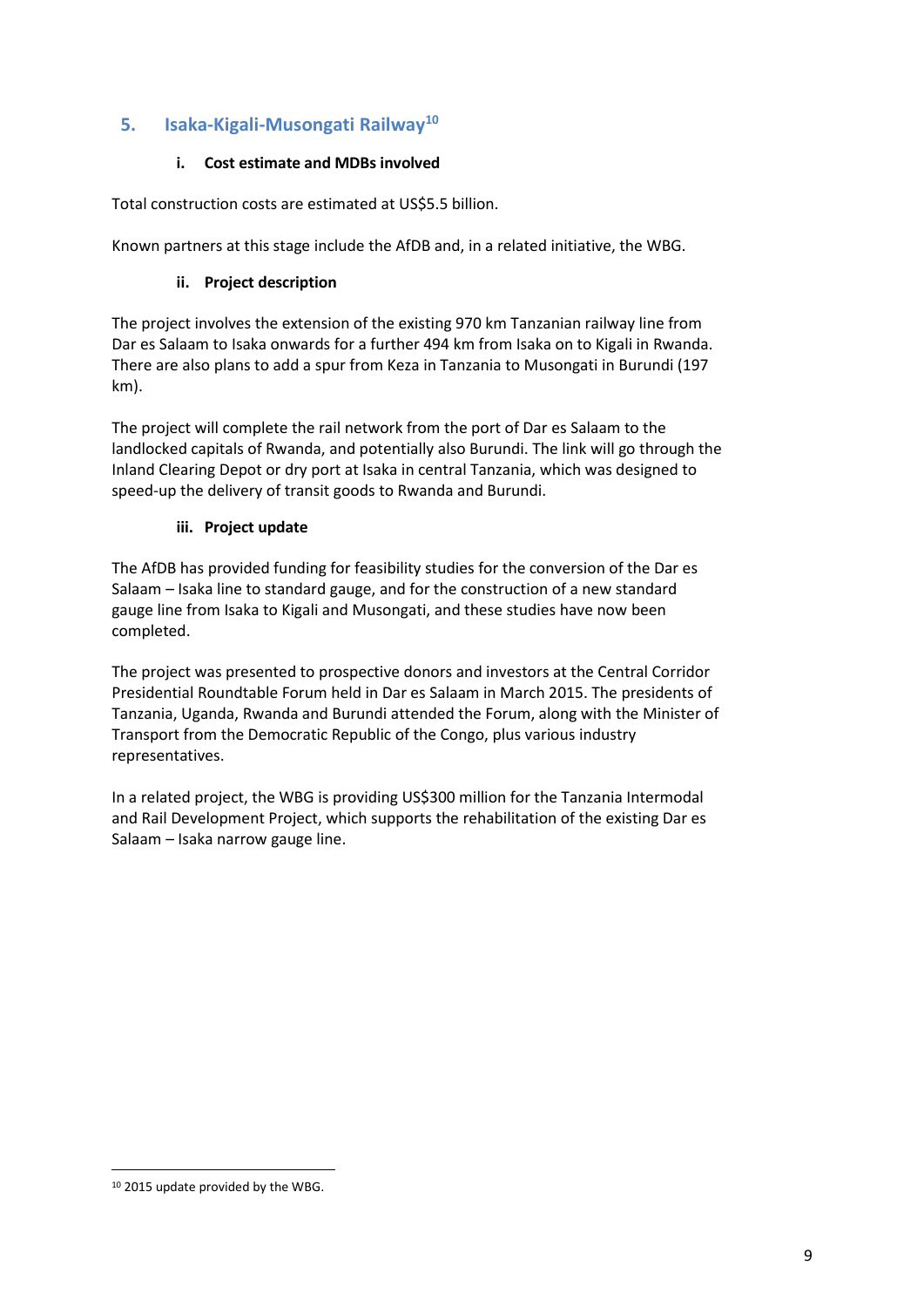# **6. Jordan Railway Project<sup>11</sup>**

### **i. Cost estimate and MDBs involved**

Total project cost is estimated at \$5 billion.

The WBG, IsDB, EIB, AFD, JICA, Arab Fund, Saudi Fund, Kuwait Fund, and Abu Dhabi Fund have previously expressed some interest in financing the Project.

#### **ii. Project description**

The Kingdom of Jordan is planning to develop a new railway network which will connect major centers, ports and entry points within Jordan to its neighboring countries (Syria, Saudi Arabia and Iraq) so as to foster improved regional cooperation, as well as a connection to the European railway network through Turkey.

#### **iii. Project update**

The project is currently on hold, as the Government of Jordan is unable to provide a sovereign guarantee for the total financing plan. There is also a significant financing gap.

In order to bridge this financing gap, technical assistance is needed to explore various structuring alternatives, possibly leveraging private sector support through PPP modalities or through guarantees

 $\overline{a}$ 11 2015 update provided by the WBG.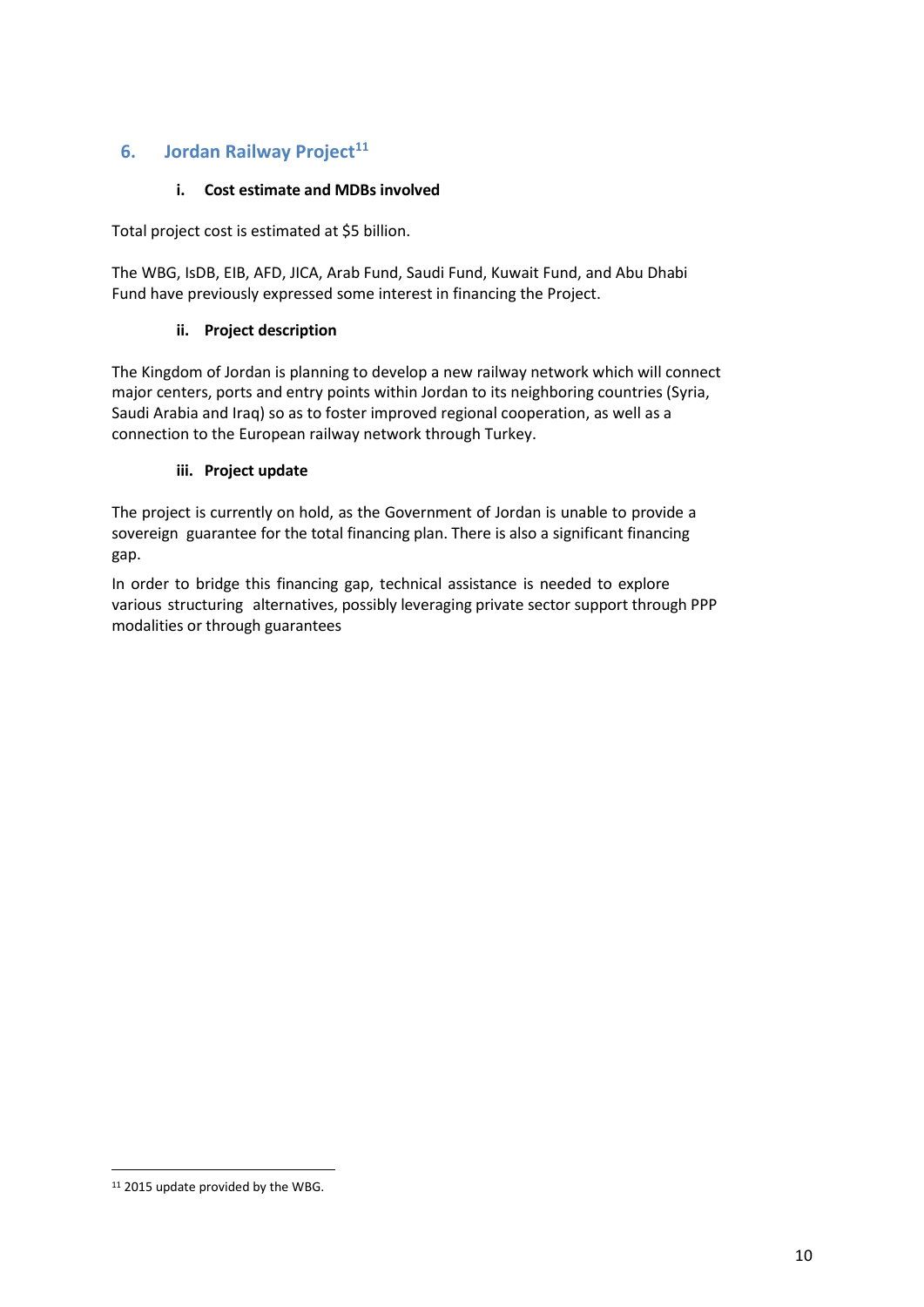# **7. Scaling up Solar Energy in MENA for Export to European Markets<sup>12</sup>**

### **i. Cost estimate and MDBs involved**

Estimated to cost US\$6 billion, the scale-up of Concentrated Solar Power (CSP) is being supported in five MENA countries (Morocco, Algeria, Tunisia, Egypt, Libya, and Jordan) by a multi-donor group, which includes: the Clean Technology Fund, EU Neighborhood Investment Facility, AfDB, WBG, IsDB, EIB, KfW (with German Government grants), and AFD.

## **ii. Project description**

MENA countries are embarking on scaling-up concentrated solar power (CSP) investment program to reduce their current consumption of oil and gas in the power sector as well as export power to their European neighbors. The program includes 1200 MW of CSP generation and also cross-border interconnections for export. CSP is also seen as a major green growth and employment opportunity for MENA. The Mediterranean Solar Plan was launched in 2008 as a partnership between MENA and the EU to promote Mediterranean integration through solar energy exports from MENA to EU green energy markets, given the massive comparative advantage of MENA in solar energy.

However, due to a combination of causes, including (i) the transition process in the MENA countries, which has made countries focus on more immediate needs and less costly technologies (photovoltaics); and (ii) the economic downturn in Europe and the marked increase in renewable energy generation at the same time, progress on the implementation of the Mediterranean Solar Plan has been lagging. In particular, the export of electricity from northern Africa to Europe seems to be on hold. Nevertheless, a single country alone – Morocco – appears to be able to meet the overall investment target for CSP of about US\$6 billion.

## **iii. Project update**

Morocco has made significant progress since announcing in 2009 its plan to install 2000 MW of solar generation as part of its Morocco Solar Plan, which is now referred to as the 'Noor' Plan. Morocco created the Moroccan Agency for Solar Energy (MASEN) to implement this plan by bringing online three large-scale CSP plants totaling approximately 1,500 MW by 2020.

The initial 160 MW phase of the first 500 MW CSP plant in Morocco's 2000 MW Noor Plan near the city of Ouarzazate is expected to come online in early 2016, and the balance of 350 MW is expected to start construction in September 2015. Work on tendering two additional 500 MW CSP plants in other locations in Morocco is expected to commence in 2016.

Egypt has also showed increasing interest in implementing a CSP hybrid plant that combines a CSP module onto an existing gas-fired power plant to increase its efficiency and reduce its gas consumption per kilowatt hour produced. Costs of CSP technologies have already begun to reflect the increased interest in CSP projects in MENA and other regions, with costs expected to reach grid parity by 2030.

 $\overline{a}$ 12 2015 update provided by the WBG.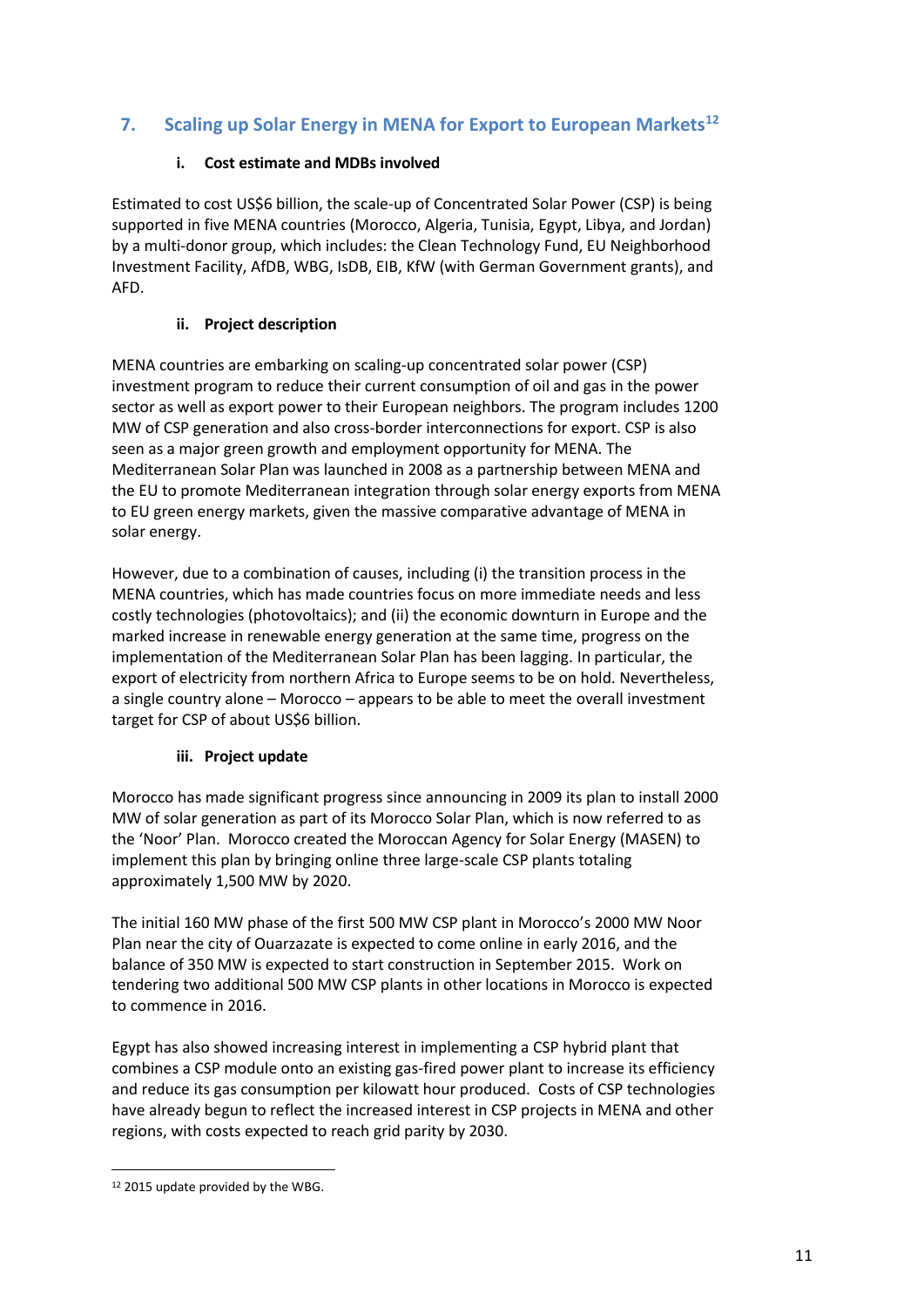On the PV front, Jordan has begun construction of its first Shams Ma'an PV plant, and Egypt has begun several rounds of tendering new PV facilities.

The CTF has made available a technical assistance envelope of US\$10 million through the AfDB and the World Bank to see how CSP could be jumpstarted in other countries of the MENA region.

The effective opening of green energy markets is awaiting decisions in key EU member states. Further efforts are required on the European side, particularly in the key member states of France, Germany, Italy, and Spain. This could be enhanced by the Deauville Partnership's pledge of concrete support to MENA partner countries through market access and aid, as well as by the revised European Neighborhood Policy's pursuit of those objectives.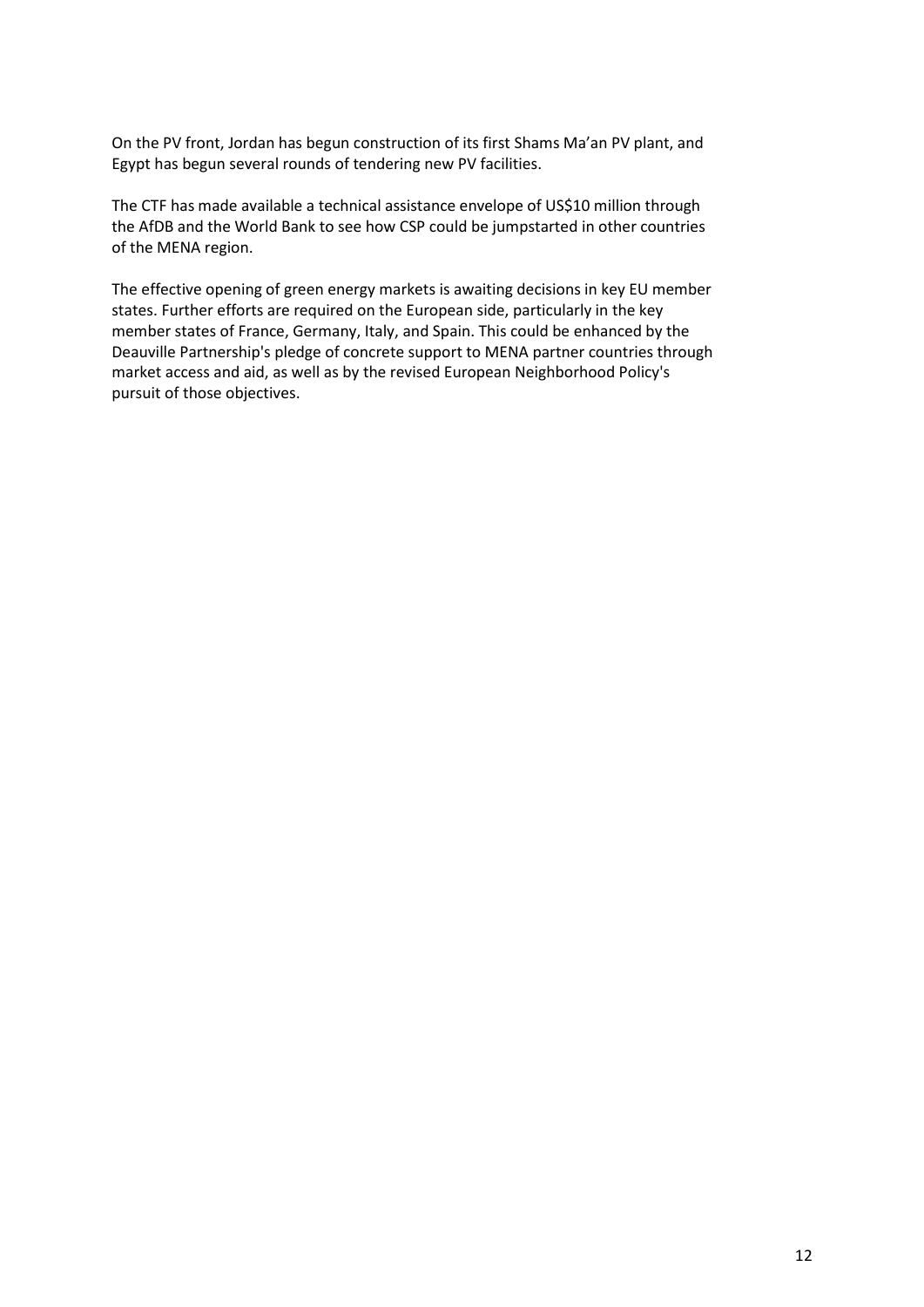# **8. Turkmenistan-Afghanistan-Pakistan-India (TAPI) Natural Gas Pipeline<sup>13</sup>**

## **i. Cost estimate and MDBs involved**

Estimated capital expenditure (based on 2015 technical feasibility study) is US\$8.7 billion.

ADB has acted as the Secretariat for the TAPI pipeline project since 2003 and has provided more than US\$4 million in technical assistance grants to date. In 2013, ADB was appointed Transaction Advisor by the state-owned gas companies of Turkmenistan, Afghanistan, Pakistan and India. As Transaction Advisor, ADB has actively been involved in identifying and selecting a Consortium Leader to spearhead the implementation of the planned pipeline and has facilitated the establishment of a pipeline consortium entity.

## **ii. Project description**

The TAPI pipeline, with an estimated length of 1,600 km (from the Turkmenistan-Afghanistan border to the Pakistan-India border), will export up to 33 billion cubic meters of natural gas per year from Turkmenistan to Afghanistan, Pakistan and India over 30 years.

The project will bring multiple benefits to the participating countries. Turkmenistan is known to have the world's fourth largest proven gas reserves, and the pipeline will allow it to diversify its gas export markets to the southeast, into southern Afghanistan, Pakistan and northern India. The buyers (which are the respective state-owned gas companies of Afghanistan, Pakistan and India), in turn, will benefit from enhanced and longer term energy security. Overall, the TAPI pipeline will have transformational impact on regional cooperation and boost other initiatives aimed at bringing peace and economic stability to the region.

#### **iii. Project update**

In August 2015, State Concern<<Turkmengas>> (Turkmengaz) was unanimously endorsed as the Consortium Leader. Turkmengaz will now lead the other shareholders to further develop the TAPI Project, including undertaking detailed design, route surveys, procurement and financing efforts.

The Shareholders Agreement and the Investment Agreement are close to being finalized.

In November 2014, the pipeline consortium entity – TAPI Pipeline Company Limited – was incorporated in the Isle of Man with each of the four TAPI gas companies initially having equal shareholdings. The Board of Directors of TAPI Pipeline Company Limited has been constituted and its first meeting was held on 19 November 2014.

Several key agreements have been successfully concluded and signed at the governmental and commercial levels. The Inter-Governmental Agreement and the Gas Pipeline Framework Agreement were signed in December 2010. The Gas Sales and Purchase Agreements (GSPA) between Turkmengaz & Inter State Gas Systems Pvt. Ltd (ISGS) and Turkmengaz & GAIL (India) Limited (GAIL) were signed in May 2012. In July 2013, the GSPA between Turkmengasz and Afghan Gas Enterprise (AGE) was signed.

<sup>&</sup>lt;sup>13</sup> 2015 update provided by the ADB.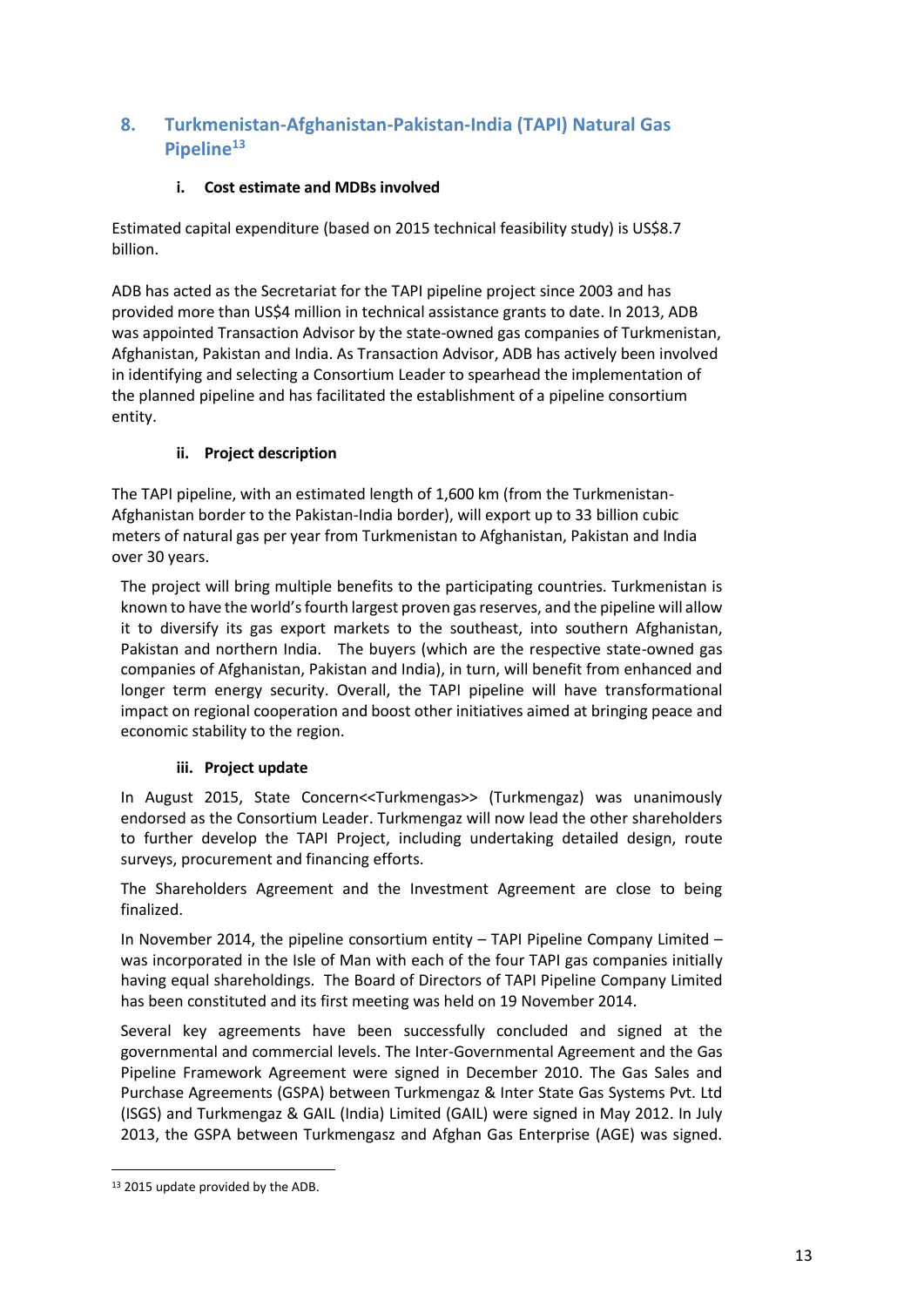The Operations Agreement between Turkmengaz and the buyers (AGE, ISGS, and GAIL) was signed in July 2014.

ADB engaged consulting teams, for and on behalf of the four TAPI gas companies, to undertake due diligence on the legal, domicile selection and tax, technical feasibility and safeguards, risk and financial feasibility, security, insurance needs and availability, and seismic hazard aspects of the project. The technical and financial feasibility studies and the information memorandum were completed in July 2015.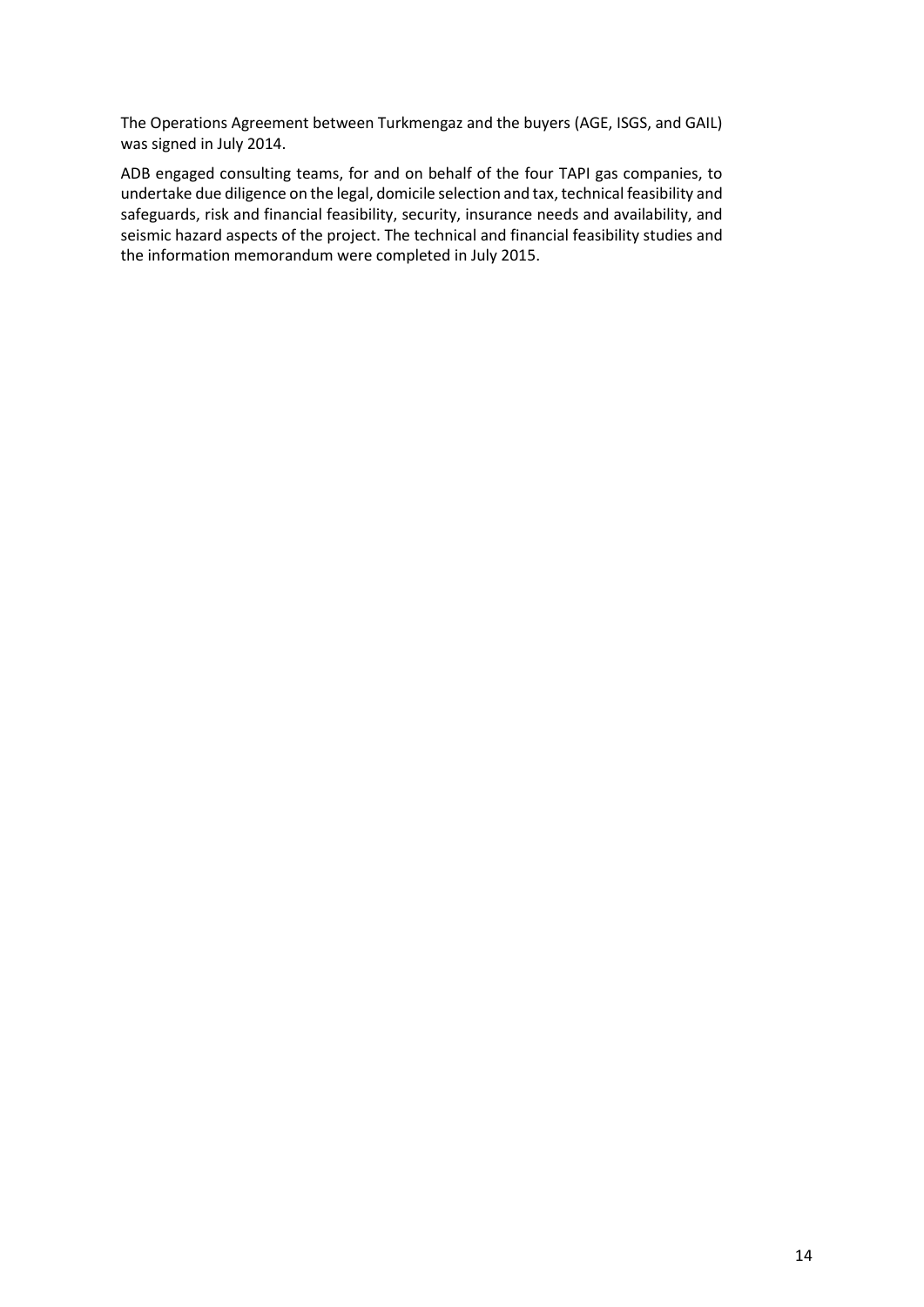# **9. ASEAN Infrastructure Fund (AIF)<sup>14</sup>**

### **i. Cost estimate and MDBs involved**

In 2011, the member countries of the Association of Southeast Asian Nations (ASEAN) and the ADB agreed to set up an infrastructure fund (AIF) with a total equity contribution of about US\$485 million. The AIF was legally established in 2012 and became operational in 2013; and began its lending operations in 2014.

#### **ii. Project description**

The AIF will tackle major infrastructure deficiencies in ASEAN countries and will lend for long-tenor sovereign/ sovereign guaranteed infrastructure projects. Total lending commitment by AIF until 2020 is estimated at about US\$4 billion (combined with ADB's co-financing).

The AIF will contribute to enhanced access to key infrastructure services within the ASEAN region, leading to improved regional cooperation including greater trade and connectivity, and synergy with other ASEAN regional integration initiatives including the ASEAN Bond Market Initiative. One of the primary operational targets is to identify and finance appropriate regional projects to the extent possible.

Through this initiative, and with ADB's financial, technical and operational support, ASEAN's investments will be catalyzed, representing an important effort at south-south cooperation.<sup>15</sup> The AIF model thus holds the promise of leveraging future potential equity contributions and co-financing, and subsequently demonstrating a means of unlocking a portion of the region's own resources (such as domestic savings and foreign exchange reserves) for its needs through future debt issuance.

#### **iii. Project update**

In 2014, the AIF was able to finance three projects for a total of US\$165 million (two projects in Indonesia [water and energy sectors] and one project in Viet Nam [energy sector]). In 2015, about four projects are expected to be financed, for a total of about US\$200 million.

In addition, further co-financing by other development partners has been included along with the AIF financing in the above-mentioned projects. The AIF is currently working on a plan to catalyze private investments for the region's infrastructure development.

 $\overline{a}$ <sup>14</sup> 2015 update provided by the ADB.

<sup>&</sup>lt;sup>15</sup> ASEAN Members' strong support for the AIF is indicated in the ASEAN Finance Ministers Meetings' joint statement (internet link: http://www.asean.org/news/asean-statement-communiques/item/joint-statement-of-the-1st-aseanfinance-ministers-and-central-bank-governors-meeting-afmgm-kuala-lumpur-malaysia-21-march-2015-theme-our-peopleour-community-our-vision).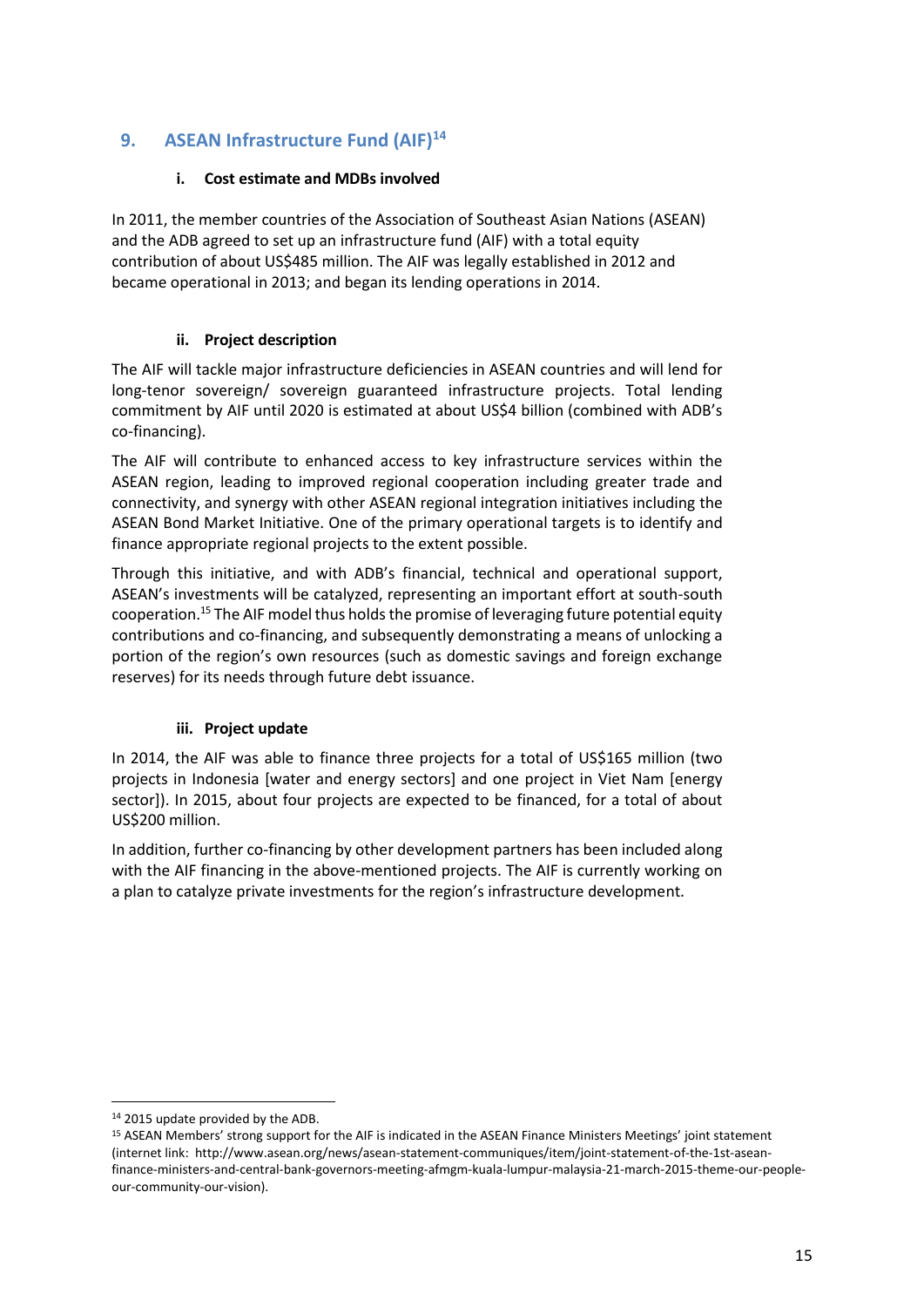# **10. Regional Program for Scaling-up Clean Biomass Energy in the Greater Mekong Subregion<sup>16</sup>**

## **i. Cost estimate and MDBs involved**

The ADB had been aiming to set up this program for an aggregate amount of US\$355 million.

## **ii. Project description**

The project aimed to scale up the use of biomass technologies (biogas and biochar) within the Greater Mekong Subregion (GMS).The two components were: (i) a regional program of US\$80 million to support efficient utilization of biomass in GMS countries; and (ii) a US\$275 million Asian Rural Biogas Fund to be on-lent by financial institutions for private sector participation and including grants for developing the associated markets wherever feasible. The project was expected to transform the rural poor in Cambodia, Lao PDR and Viet Nam from being emitters of greenhouse gas and black carbon to become active participants in production of clean bioenergy, carbon sequestration, and food security enhancement.

## **iii. Project update**

ADB recommends the de-listing of the project from the ongoing G20 report, for two reasons.

First, from the private sector perspective, ADB intended to launch the Asian Rural Biogas Fund. However, KfW and IFC decided to launch a much broader program focusing on regions beyond GMS and beyond bioenergy.

Second, from the public sector perspective, ADB decided to adopt a phased approach for scaling up bioenergy in the GMS, with a limited initial investment of about US\$30 million focusing on three LDCs in GMS - Cambodia, Lao PDR and Myanmar.

ADB hopes that this phased approach will lead to realizing much larger investments on bioenergy in all GMS countries in the near future.

<sup>16</sup> 2015 update provided by the ADB.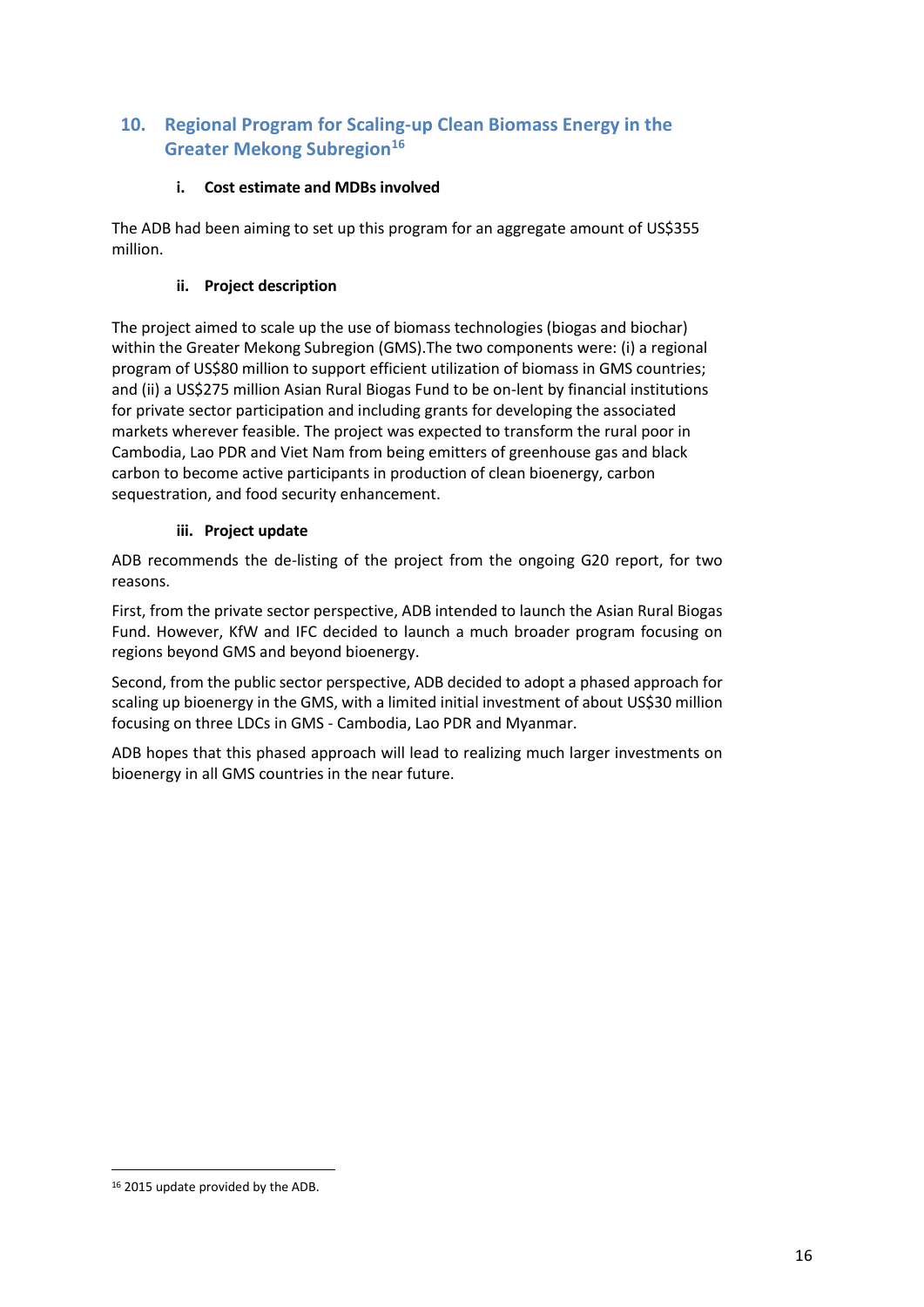# **11. Pacific Corridor<sup>17</sup>**

#### **i. Cost estimate and MDBs involved**

Feasibility studies supported by the IADB show an aggregate economic cost of US\$3.12 billion for the road works and approximately US\$630 million for the improvement of the border crossings along the Pacific Corridor.

#### **ii. Project description**

Recognized as the principal axis of physical integration in the Isthmus, the Pacific Corridor has as its key objective the integration of the Mesoamerican region by facilitating the transport of goods and persons. It starts in the city of Puebla, Mexico, and follows the coastal route parallel to the Pacific Ocean until Panamá City, covering a total length of 3,565 km which crosses seven countries – Mexico, Guatemala, El Salvador, Honduras, Nicaragua, Costa Rica and Panama – linking together 11 border crossings that are considered key infrastructure nodes. The corridor also connects important ports and airports, which increases its role as a logistic backbone for the region. The ports involved in the Pacific Corridor mobilize nearly 60 million tons of goods.

#### **iii. Project update**

As of December 2014, roughly 57% of the investment needs for the Pacific Corridor have been covered. The remaining 43% is equivalent to US\$1.343 billion. During the last 10 years, the IADB has approved lending to finance interventions along the corridor – mainly road sections – in the amount of US\$1.7 billion.

On December 16, 2013, the IADB approved a loan with El Salvador for US\$115 million for highway improvements in on the 300 km road between the La Hachadura border crossing in Guatemala and El Amatillo border crossing with Honduras, which is a critical segment of the Pacific Corridor.<sup>18</sup> This operation is aimed to contribute to a 64 % increase in exports, imports, and international transit of goods passing through the El Amatillo border crossing between El Salvador and Honduras: in 2010, 1.6 million tons of cargo passed through El Amatillo, an amount that is expected to increase to 2.6 million tons by 2019.<sup>19</sup>

Likewise, on July 17, 2015, the IADB approved a loan for US\$100 million to improve Costa Rica's border crossings with Nicaragua and Panama.<sup>20</sup> These resources are designated for the border crossings in Paso Canoas, Peñas Blancas, Tablillas and Sixaola.<sup>21</sup> This operation will, in turn, be coordinated with a US\$55 million loan approved for Nicaragua<sup>22</sup> on the same date to improve its border posts with Costa Rica and Honduras.<sup>23</sup> A loan to Panama for a similar program is currently being prepared.

<sup>&</sup>lt;sup>17</sup> 2015 update provided by the IADB.

<sup>18</sup> [http://www.iadb.org/en/news/news-releases/2013-12-19/improvement-for-the-mesoamerican-pacific](http://www.iadb.org/en/news/news-releases/2013-12-19/improvement-for-the-mesoamerican-pacific-corridor,10702.html)[corridor,10702.html.](http://www.iadb.org/en/news/news-releases/2013-12-19/improvement-for-the-mesoamerican-pacific-corridor,10702.html)

<sup>19</sup> [http://www.iadb.org/en/projects/project-description-title,1303.html?id=ES-L1085.](http://www.iadb.org/en/projects/project-description-title,1303.html?id=ES-L1085)

<sup>20</sup> [http://www.iadb.org/en/news/news-releases/2015-06-17/border-integration-in-costa-rica,11178.html.](http://www.iadb.org/en/news/news-releases/2015-06-17/border-integration-in-costa-rica,11178.html) 

<sup>21</sup> [http://www.iadb.org/en/projects/project-description-title,1303.html?id=CR-L1066.](http://www.iadb.org/en/projects/project-description-title,1303.html?id=CR-L1066)

<sup>22</sup> [http://www.iadb.org/en/news/news-releases/2015-06-17/nicaragua-to-improve-border-crossings,11179.html.](http://www.iadb.org/en/news/news-releases/2015-06-17/nicaragua-to-improve-border-crossings,11179.html)

<sup>23</sup> [http://www.iadb.org/en/projects/project-description-title,1303.html?id=NI-L1083.](http://www.iadb.org/en/projects/project-description-title,1303.html?id=NI-L1083)